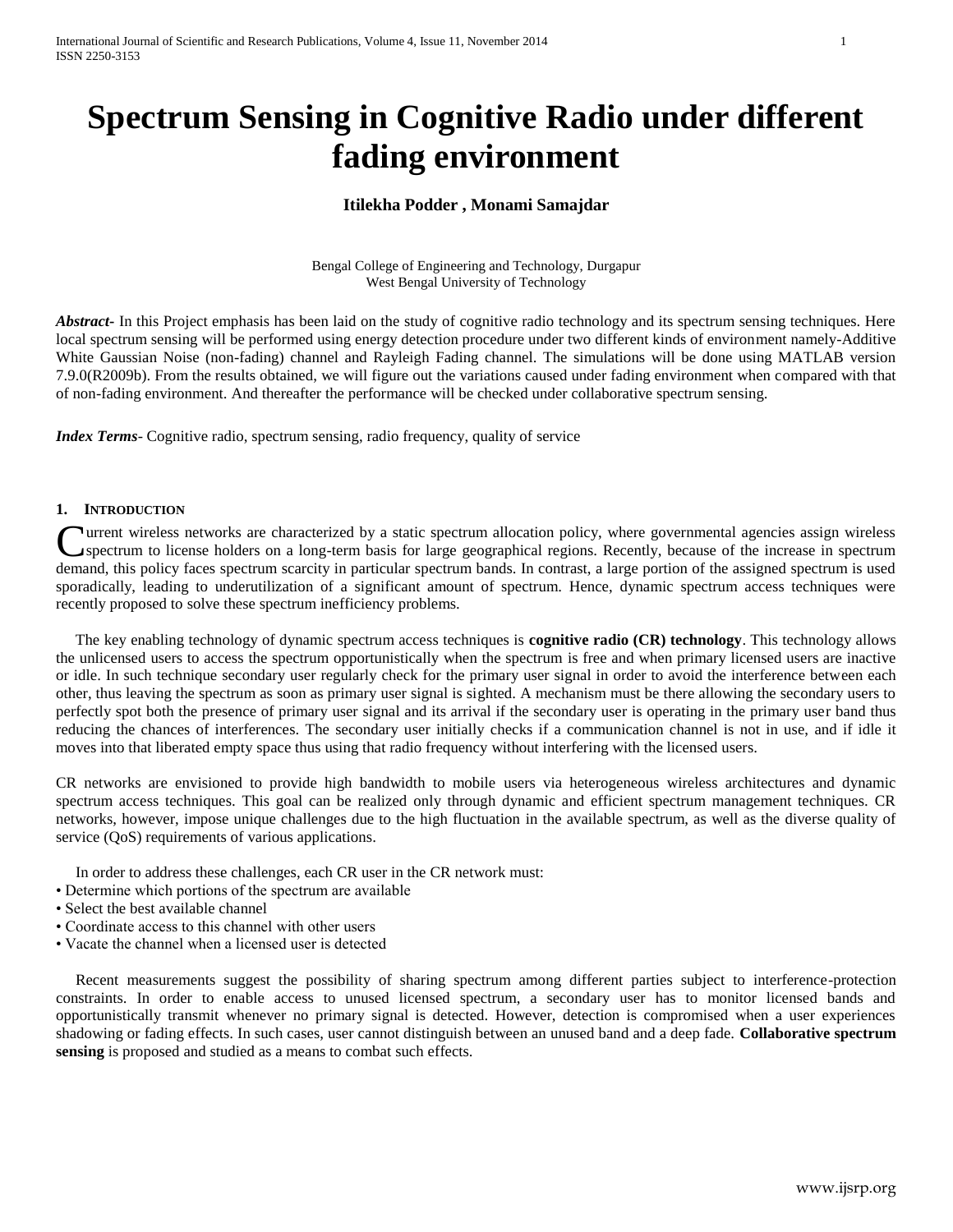## **2. HISTORY OF COGNITIVE RADIO**

The idea of cognitive radio was first presented officially by Joseph Mitola III in a seminar at KTH, The Royal Institute of Technology, in 1998, published later in an article by Mitola and Gerald Q. Maguire, Jr in 1999. It was a novel approach in wireless communications that Mitola later described as:

The point in which wireless personal digital assistants (PDAs) and the related networks are sufficiently computationally intelligent about radio resources and related computer-to-computer communications to detect user communications needs as a function of use context, and to provide radio resources and wireless services most appropriate to those needs.

Regulatory bodies in various countries (including the Federal Communications Commission in the United States, and Ofcom in the United Kingdom) found that most of the radio frequency spectrum was inefficiently utilized. For example, cellular network bands are overloaded in most parts of the world, but amateur radio and paging frequencies are not. Independent studies performed in some countries confirmed that observation, and concluded that spectrum utilization depends strongly on time and place. Moreover, fixed spectrum allocation prevents rarely used frequencies (those assigned to specific services) from being used by unlicensed users, even when their transmissions would not interfere at all with the assigned service. This was the reason for allowing unlicensed users to utilize licensed bands whenever it would not cause any interference (by avoiding them whenever legitimate user presence is sensed).

The first phone call over a cognitive radio network was made on Monday 11 January 2010 in Centre for Wireless Communications at University of Oulu using CWC's cognitive radio network CRAMNET (Cognitive Radio Assisted Mobile Ad Hoc Network) that has been developed solely by CWC researchers.

Today the sophistication possible in a Software Defined Radio (SDR) has now reached the level where each radio can conceivably perform beneficial tasks that help the user, help the network, and help minimize spectral congestion.

## **3. COGNITIVE RADIO TECHNOLOGY**

A Cognitive Radio is defined as a radio that can change its transmitter parameters based on interaction with its environment.

From this definition, two main characteristics of cognitive radio can be defined:

• Cognitive capability: Through real-time interaction with the radio environment, the portions of the spectrum that are unused at a specific time or location can be identified.

CR enables the usage of temporally unused spectrum, referred to as spectrum hole or white space. Consequently, the best spectrum can be selected, shared with other users, and exploited with- out interference with the licensed user.

• Re-configurability: A CR can be programmed to transmit and receive on a variety of frequencies, and use different access technologies supported by its hardware design.

## **3.1 Cognitive Radio Transceiver Architecture**

The main components of a CR transceiver are-

 Radio Frequency (RF) Unit- In the RF front-end unit, the received signal is amplified, mixed, and analog to-digital (A/D) converted. In the baseband processing unit, the signal is modulated/ demodulated.

Baseband Processing Unit- In the baseband processing unit, the signal is modulated or demodulated.

 Each component can be reconfigured via a control bus to adapt to the time- varying RF environment. The block diagram for CR transceiver is shown below:

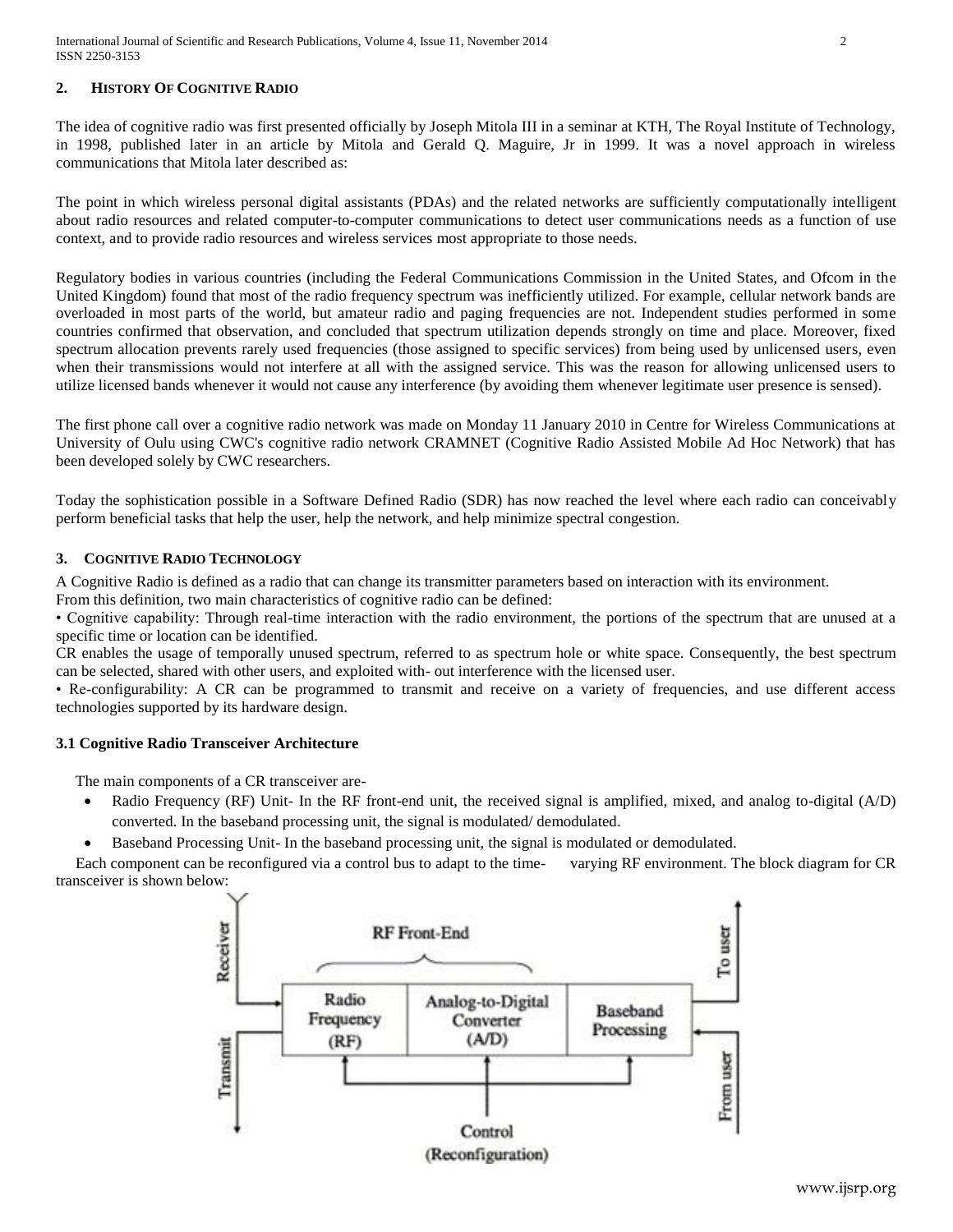International Journal of Scientific and Research Publications, Volume 4, Issue 11, November 2014 3 ISSN 2250-3153

#### **3.2 Cognitive Radio Network Architecture**

The cognitive radio network architecture is shown in the figure given below:



## **Network Components:**

The components of the CR network architecture can be classified as two groups: The primary network (or licensed network) is referred to as an existing network, where the primary users have a license to operate in a certain spectrum band.

If primary networks have an infrastructure, primary user activities are controlled through primary base stations. The CR network (also called the dynamic spectrum access network, secondary network, or unlicensed network) does not have a license to operate in a desired band. Hence, additional functionality is required for CR users to share the licensed spectrum band. CR networks also can be equipped with CR base stations that provide single-hop connection to CR users.

The operation types for CR networks can be classified as licensed band operation and unlicensed band operation.

• Licensed band operation: CR networks are focused mainly on the detection of primary users in this case.

• Unlicensed band operation: In the absence of primary users, CR users have the same right to access the spectrum.

## **Network Heterogeneity:**

• CR network access: CR users can access their own CR base station, on both licensed and unlicensed spectrum bands.

• CR ad hoc access: CR users can communicate with other CR users through an ad hoc connection on both licensed and unlicensed spectrum bands.

• Primary network access: CR users can also access the primary base station through the licensed band. Unlike for other access types, CR users require an adaptive medium access control (MAC) protocol.

#### **4. SPECTRUM MANAGEMENT FRAMEWORK**

The spectrum management process consists of four major steps:

#### **4.1 Spectrum sensing**

It enables CR users to adapt to the environment by detecting spectrum holes without causing interference to the primary network. Generally, spectrum sensing techniques can be classified into three groups: primary transmitter detection, Primary receiver detection, and interference temperature management.

Primary Transmitter Detection- It is based on the detection of a weak signal from a primary transmitter through the local observations of CR users.

Three schemes are generally used for transmitter detection:

• Matched filter detection: When the information of the primary user signal is known to the CR user, the optimal detector in stationary Gaussian noise is the matched filter.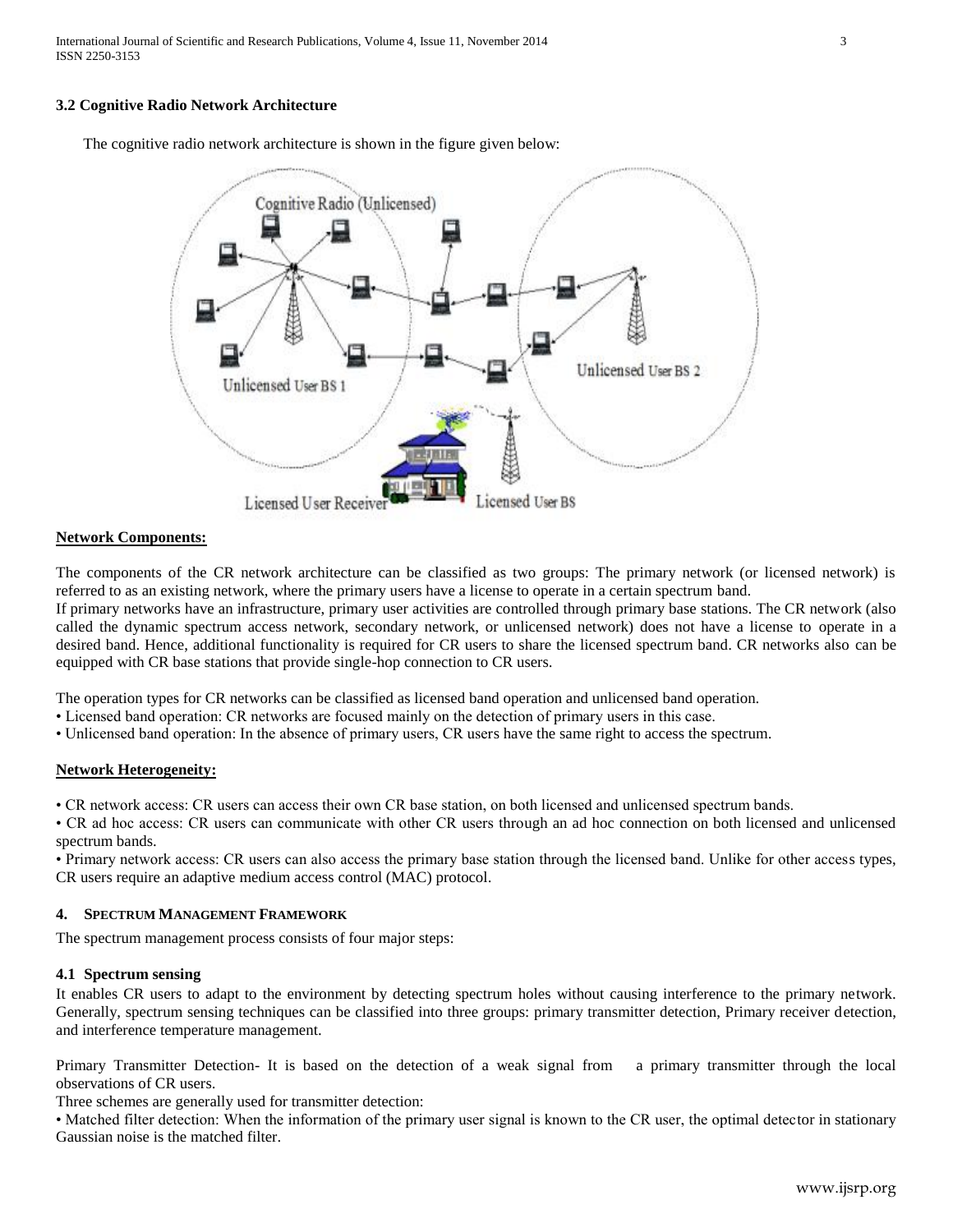International Journal of Scientific and Research Publications, Volume 4, Issue 11, November 2014 4 ISSN 2250-3153

• Energy detection: If the receiver cannot gather sufficient information about the primary user signal, the optimal detector is an energy detector.

• Feature detection: In general, modulated signals are characterized by built-in periodicity or cyclostationarity.

Primary Receiver Detection- The most efficient way to detect spectrum holes is to detect the primary users that are receiving data within the communication range of a CR user.

Interference Temperature Management-This model limits the interference at the receiver through an interference temperature limit, which is the amount of new interference the receiver could tolerate.

Spectrum Sensing Challenges-

- Interference temperature measurement
- Spectrum sensing in multi-user networks
- Spectrum-efficient sensing

#### **4.2 Spectrum Decision**

CR networks require the capability to decide which one is the best spectrum band among the available bands according to the QoS requirements of the applications. This notion is called spectrum decision.

After the available spectrum bands are characterized, the most appropriate spectrum band should be selected, considering the QoS requirements and spectrum characteristics. Accordingly, the transmission mode and bandwidth for the transmission can be reconfigured.

Spectrum Decision Challenges -

- Decision model
- Cooperation with reconfiguration
- Spectrum decision over heterogeneous spectrum bands

## **4.3 Spectrum Sharing**

The first classification is based on the architecture, which can be centralized or distributed.

• Centralized spectrum sharing: The spectrum allocation and access procedures are controlled by a central entity.

• Distributed spectrum sharing: Spectrum allocation and access are based on local (or possibly global) policies that are performed by each node distributively.

The second classification is based on allocation behavior, where spectrum access can be cooperative or non cooperative.

• Cooperative spectrum sharing: Cooperative (or collaborative) solutions exploit the interference measurements of each node such that the effect of the communication of one node on other nodes is considered.

• Non-cooperative spectrum sharing: Only a single node is considered in non- cooperative (or non-collaborative, selfish) solutions. Because interference in other CR nodes is not considered, non-cooperative solutions may result in reduced spectrum utilization. The third classification for spectrum sharing in CR networks is based on the access technology.

• Overlay spectrum sharing: Nodes access the network using a portion of the spectrum that has not been used by licensed users.

• Underlay spectrum sharing: The spread spectrum techniques are exploited such that the transmission of a CR node is regarded as noise by licensed users.

Finally, spectrum sharing techniques are generally focused on two types of solutions: spectrum sharing inside a CR network (intra network spectrum sharing) and among multiple coexisting CR networks (internetwork spectrum sharing).

Spectrum Sharing Challenges

- Common control channel
- Dynamic radio range
- Spectrum unit
- Location information

## **4.4 Spectrum Mobility**

After a CR captures the best available spectrum, primary user activity on the selected spectrum may necessitate that the user change its operating spectrum band(s), which is referred to as spectrum mobility. The purpose of the spectrum mobility management in CR networks is to ensure smooth and fast transition leading to minimum performance degradation during a spectrum handoff. An important requirement of mobility management protocols is information about the duration of a spectrum handoff. This information can be provided by the sensing algorithm.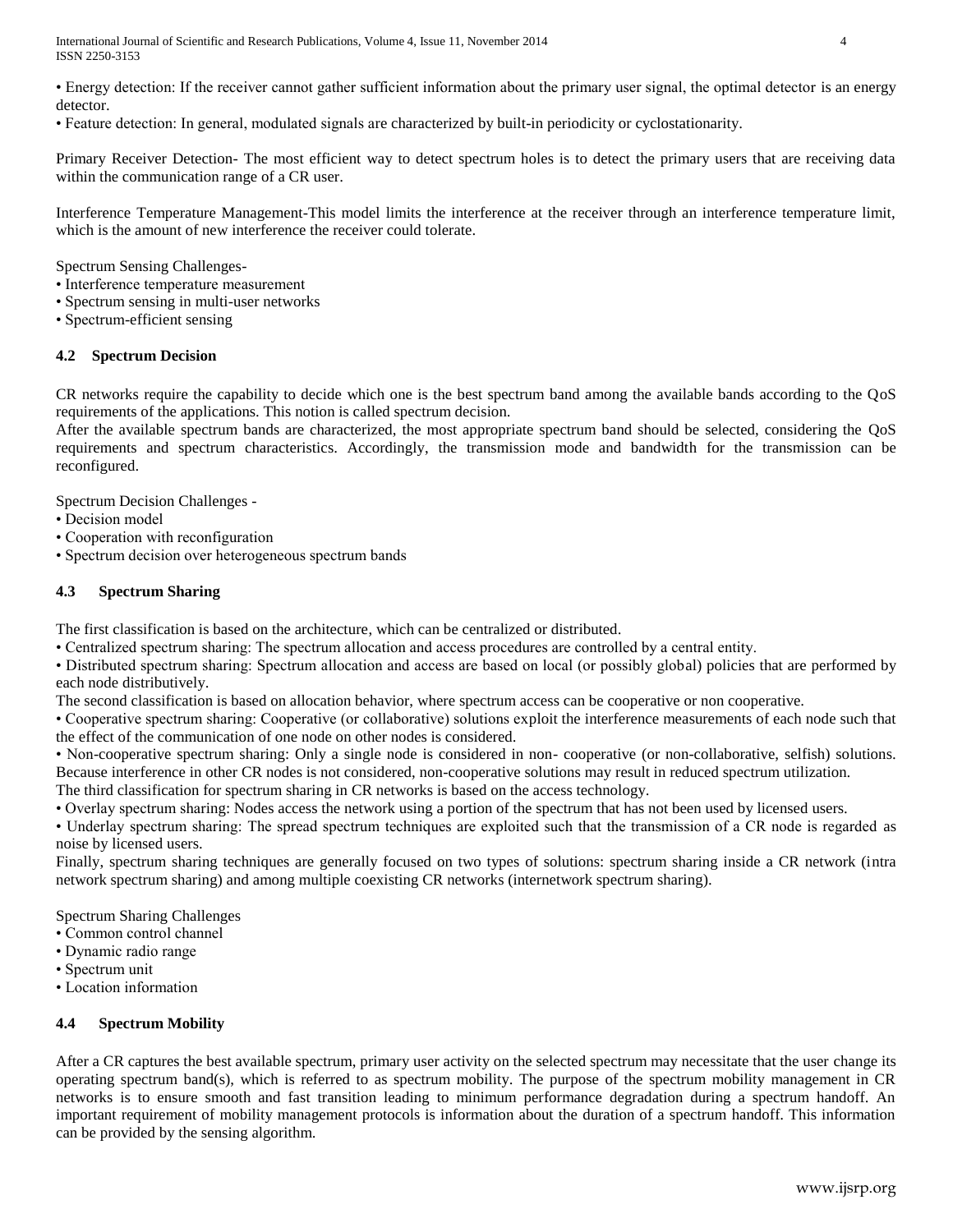Spectrum Mobility Challenges

• Spectrum mobility in the time domain

• Spectrum mobility in space

#### **5. PROPAGATION ENVIRONMENT**

In this project, the spectrum has been sensed under following two different kinds of environment

- Additive White Gaussian Noise (AWGN) Channel
- Rayleigh Fading Channel

#### **5.1 Additive White Gaussian Noise**

Additive white Gaussian noise (AWGN) is a channel model in which the only impairment to communication is a linear addition of wideband or white noise with a constant spectral density and a Gaussian distribution of amplitude. The model does not account for fading, frequency selectivity, interference, nonlinearity or dispersion. However, it produces simple and tractable mathematical models which are useful for gaining insight into the underlying behaviour of a system before these other phenomena are considered.

#### **5.2 Rayleigh Fading**

A fading that crops up due to number of reflection in an environment is referred to as Rayleigh fading and is evaluated using various statistical methods. In urban areas plus in scenarios where diverse paths are used by a signal, to check the performance of radio wave propagation Rayleigh faded model is foremost alternative because of reflection from obstacles. A disperse signal between receiver and transmitter also demonstrate to be a good case to study Rayleigh fading as the received signal might be an arrangement of the all the signals reaching to the receiver through diverse paths and depending upon the phase they might either add or subtract from the received signal. Rayleigh fading is also referred to as non line of sight fading.

In [probability theory](http://en.wikipedia.org/wiki/Probability_theory) and [statistics,](http://en.wikipedia.org/wiki/Statistics) the Rayleigh distribution is a [continuous probability](http://en.wikipedia.org/wiki/Continuous_probability_distribution) distribution. A Rayleigh distribution is often observed when the overall magnitude of a vector is related to its directional [components](http://en.wikipedia.org/wiki/Euclidean_vector#Vector_components)

The Rayleig[h probability density function](http://en.wikipedia.org/wiki/Probability_density_function) is

$$
f(x; \sigma) = \frac{x}{\sigma^2} e^{-x^2/2\sigma^2}, \quad x \ge 0,
$$

For parameter  $\sigma > 0$ , and [cumulative distribution function](http://en.wikipedia.org/wiki/Cumulative_distribution_function)

$$
F(x) = 1 - e^{-x^2/2\sigma^2}
$$

For  $x \in [0, \infty)$ .

## **6. SENSING TECHNIQUES FOR SPECTRUM**

The most excellent exploitation of the spectrum is to identify the white spaces in the spectrum and in Cognitive radio technology an efficient approach for it is a well-known practice called opportunistic access. The likelihood to do so is completely reliant on how the cognitive radio assembles information regarding its environment of operation for which the obvious choice is careful sensing. Depending upon the consequences certain communication parameters are used, so that the adjusted parameter then helps to perform the transmission and reception in an enhanced manner. In cognitive radio technology the most obvious concern is that of sensing, while precise sensing to the highest degree improves by and large the performance of the cognitive radio network since the operation can be continued until an accurate sensing is made continuously. Due to diverse variety of modulation types and having extensive range of power schemes, primary user have diversity of choices to utilize any of these to access the band, and in such cases to properly sense the spectrum for use by the secondary user is a tricky job. The secondary user might also possibly face several harms of fading and shadowing themselves and in such scenarios to spot the presence of primary user signal is incredibly tough thus leading to underutilization of the spectrum and performance hindrance due to erroneous sensing.

A binary hypothesis problem given as H0 and H1 can be in use as a testing scheme for sensing the spectrum precisely and this helps to spot the existence and nonexistence of primary user prior to using the spectrum.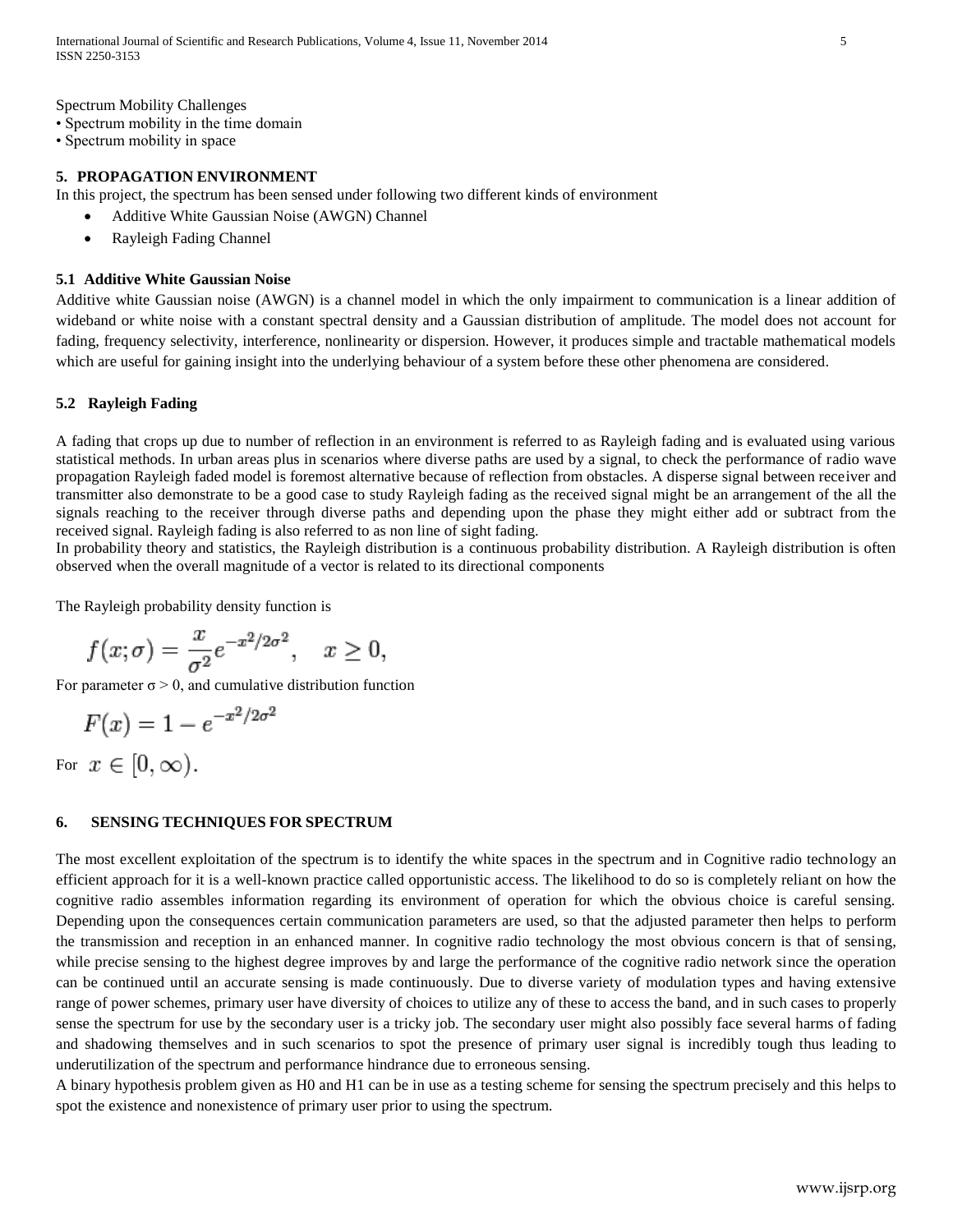International Journal of Scientific and Research Publications, Volume 4, Issue 11, November 2014 6 ISSN 2250-3153

In this method H0 imply that the primary users are not in attendance and the spectrum can be used, whereas H1 signify that the primary user is in attendance on the band, and based on these testing the secondary user can sketch the conclusions whether to employ or not exploit the spectrum.

H0: {Primary User not in Attendance}

H1: {Primary User in Attendance}

# **6.1 Different Spectrum Sensing Techniques**

# **6.1.1 Matched Filter Method for Detection**

A matched filter is a scheme used for the discovery of primary user signal and the basic aim of this approach is to take benefit of the white spaces of the band. In this technique a linear match filer is obtained so that for a prearranged input signals, the SNR ratio is maximized and it is done when, a signal which is not known to the detector is allied with the device known signal. This technique helps to identify the presence of the acknowledged signal in the signal which is not familiar to the detector.

For the method to work the preliminary information concerning the primary user signal such as arrangement of the packet, order and shape of pulse with modulation type is obligatory but is extremely difficult, nevertheless the technique is exceedingly appropriate for sensing as it boosts the SNR in AWGN.

# **6.1.2 Energy Detection Procedure**

.

For the reason of its simplicity energy detection is regarded as one of the finest of all the primary transmitter detection schemes and is used to detect zero mean signals. In this technique energy that have been received because of the received radio frequency is measured and an already specified threshold, which is chosen depending on the surrounding radio environment where the operation is to be done, is used as a judgment parameter which is then used to conclude whether there is a primary user signal at hand or not. A significant matter in energy detection scheme is to set the threshold which is exceptionally complicated task because in must deal with the susceptibility of the radio environment being especially flexible and might change soon.

Because of its simplicity energy detection is the main preference for spectrum sensing and there are number of factors that construct it as one of the most attractive pick, because in order to become aware of the primary user signal, the energy detection does not require any preliminary knowledge of the detected signal. The energy detection scheme for the primary user signal detection is shown below:



Fig. depicts block-diagram of an energy detector. The input band pass filter selects the centre frequency, fs, and bandwidth of interest, W. This filter is followed by a squaring device to measure the received energy and an integrator which determines the observation interval, T. Finally, output of the integrator, Y, is compared with a threshold,  $\lambda$ , to decide whether signal is present or not.

The procedure of energy detection starts when a signal is received, which is then passed through a band pass filter, so to choose only those frequencies that are preferred bypassing all other undesired frequencies. The received energy is considered by a squaring device after the filter selects the frequency and bandwidth denoted by W and then after the squaring device, there is an integrator which is used to measure the observation time over an interval T. The final output from the integrator denoted by R, is then compared with the threshold denoted by lambda which is defined on subject to the radio surroundings, and subsequent to the evaluation the results are sent to the conclusion or decision device, where based on the outcome the verdict is taken to decide whether a primary user signal is in attendance or not.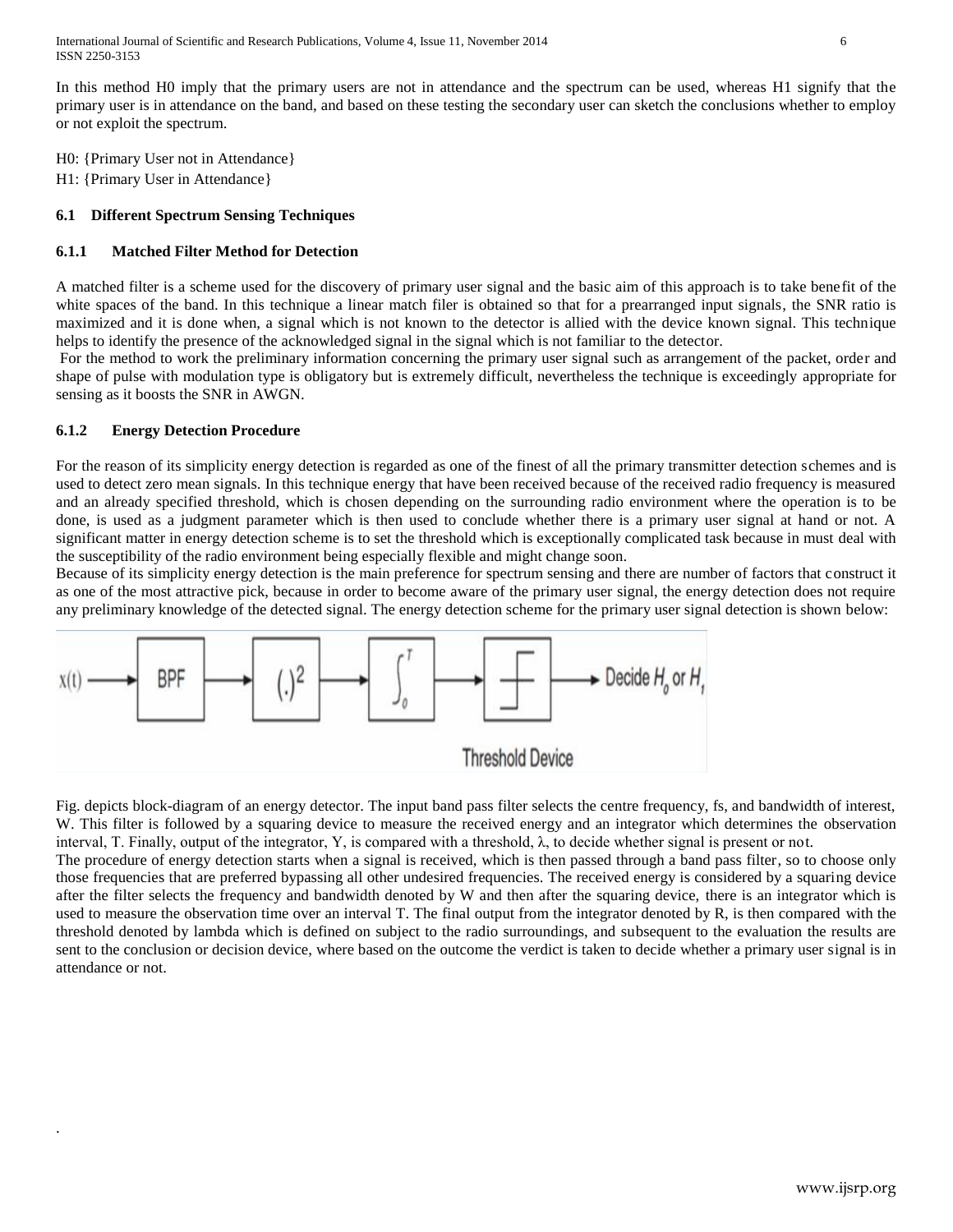# **7. MATHEMATICAL APPROACH**

## **7.1 ROC Performance Metric Curve**

Receiver Operating Characteristics (ROC) is used as an analytical curve in different fields of technology and medicine for gauging the performance in terms of sensitivity.

ROC curve can as well be used for investigating the performance of the spectrum sensing by making an assessment between two probabilities i.e. the probability of false alarm signified by (Pf) and probability of detection (Pd) or probability of miss detection denoted by (Pm). This curve gives an improved understanding of how the expand in one probability have impact on other plus what are the conducts of the system under the effects of shadowing and fading and how it affects the spectrum sensing by simulating various curves.

## **7.1.1 Probability of Detection and Miss Detection:**

Probability of Detection (Pd) is the probability to spot in the area of operation of a secondary user, whether there is a primary user signal in attendance or not. Larger the probability of detection the odds are that more exact will be the sensing and thus extremely little chances of intervention as secondary user will classify the existence of primary user signal and will not use the band consequently avoiding the interference.

However if the probability of detection declines then the probability of miss detection (Pm) which is in reality the inverse of probability of detection (Pd), increases indicating that there are added likelihood of missing the primary user signal which is at hand, in the area of operation and it increases the chances of interferences between the primary user and secondary user. In a non –fading environment were h(amplitude gain of the channel) is deterministic, probabilities of detection and false alarm are given by the formulae:

$$
Pd = P\{Y > \lambda | H1\} = Qm(\sqrt{2\gamma}, \sqrt{\lambda})
$$
 (1)  

$$
Pf = P\{Y > \lambda | H0\} = \frac{\Gamma(m, \frac{\lambda}{2})}{\Gamma(m)}
$$
 (2)

Where  $\Gamma$  (.) and  $\Gamma$  (...) are complete and incomplete gamma functions respectively and Qm(...) is the generalized Marcum Q-function defined as follows

$$
Qm(a,b) = \int_b^{\infty} \frac{x^m}{a^{m-1}} e^{\frac{-(x^2+a^2)}{2}} I_{m-1}(ax) dx
$$

Where  $I_{m-1}$  (.)<sub>is the modified Bessel function of  $m-1$ th order.</sub>

So for better performance of Cognitive Radio Network the probability of detection must be evaluated.

## **7.1.2 Probability of False Alarm:**

Sometimes there is a white space in the spectrum which can be utilized by the secondary users but the secondary users formulates a wrong ruling by identifying it as, already packed space of spectrum by another signal which escorts to an erroneous verdict and such a probability is known as probability of false alarm (Pf).

If the probability of false alarm (Pf) enlarges then it results in a very low utilization of spectrum as the white spaces of the band which can be use by the secondary users, are identified as all ready filled space due to erroneous sensing resulting in the performance degradation.

For an ideal system the probability of miss detection (Pm) and probability of false alarm (Pf) must be extremely low and the probability of detection (Pd) must have a higher value.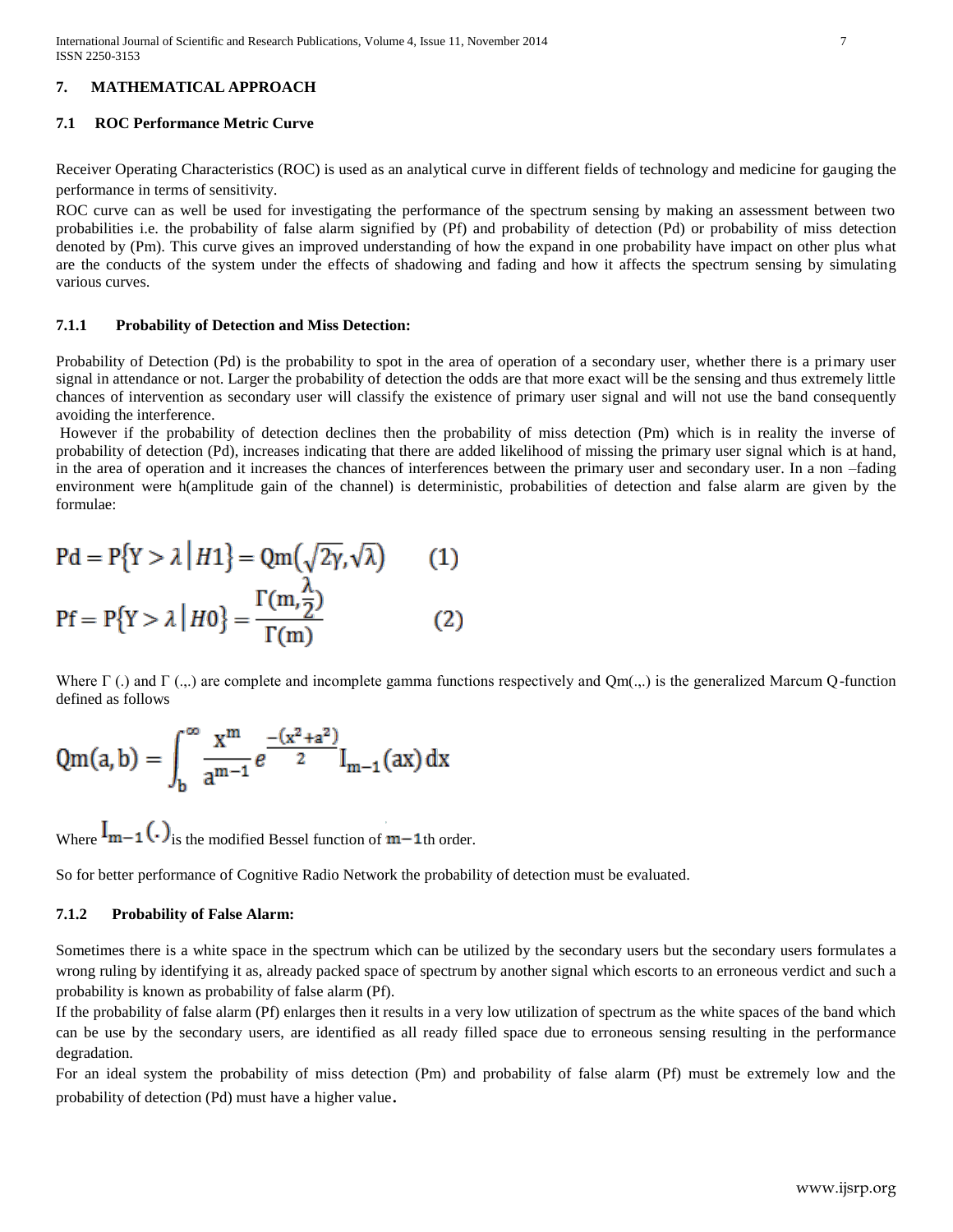International Journal of Scientific and Research Publications, Volume 4, Issue 11, November 2014 8 ISSN 2250-3153

#### **7.2 Spectrum Sensing In Fading Environment**

The goal of spectrum sensing is to decide between the following two hypotheses,

$$
X(t)=\left\{\begin{array}{ll}w(t)&\text{:HO,}\\Hs(t)+w(t)&\text{:H1,}\end{array}\right.
$$

where  $x(t)$  is the signal received by secondary user and  $s(t)$  is primary user's transmitted signal, w(t) is the additive white Gaussian noise (AWGN) and h is the amplitude gain of the channel. We also denote by  $\gamma$  the signal-to-noise ratio (SNR).

The output of the integrator Y serves as the decision statistic and may be shown to have the following distribution:

$$
Y \sim \begin{cases} (\chi 2TW) 2 & : H0, \\ (\chi 2TW) 2(2\gamma) & : H1, \end{cases}
$$

Where  $(χ2TW)2$  and  $(χ2TW)2(2γ)$  denote central and non-central chi-square distributions respectively, each with 2TW degrees of freedom and a non-centrality parameter of  $2\gamma$  for the latter distribution. For simplicity we assume that time-bandwidth product, TW, is an integer number which we denote by m.

As expected, Pf is independent of  $\gamma$  since under H0 there is no primary signal present. On the other hand, when h is varying due to shadowing/fading, (1) gives probability of detection conditioned on the instantaneous SNR, γ. In this case, average probability of detection (which with an abuse of notation is denoted by Pd) may be derived by averaging (1) over fading statistics,

$$
Pd = \int x Qm(\sqrt{2\gamma}, \sqrt{\lambda}) f_{\gamma}(x) dx
$$

Where  $f(x)$  is the probability distribution function (PDF) of SNR under fading.

The fundamental trade off between Pm and Pf has different implications in the context of dynamic spectrum-sharing. A high Pm would result in missing the presence of primary user with high probability which in turn increases interference to primary licensee. On the other hand, a high Pf would result in low spectrum utilization since false alarms increase number of missed opportunities (white spaces).

The probability of miss detection can be written as given in the equation below:  $Pm=1-Pd$ 

#### **8. SIMULATION AND EXPLANATION**

The simulation was done using MATLAB version 7.9.0 (R2009b). In the initial part emphasis was to show, how the energy detection works by sensing the primary user signal so to make use of the spectrum, a graphical observation of the probability of miss detection (Pm) verses probability of false alarm (Pf) was shown, plotting in the MATLAB in receiver operating curve (ROC) with all the required parameters.

A complementary ROC curve is obtained by simulating energy detection technique in occurrence of AWGN and after that on the foundation of the resulted curves conclusion regarding the performance of the energy detection is made.

#### **8.1 Rayleigh Fading Effects on Energy Detection**

When a secondary user is under effect of fading then the channel gain denoted by "h" might diverge to some level depending upon what sort of phenomena it is exaggerated by, and the detection procedure in addition is also affected by this expand thus the detection probability (Pd) then depends upon that instantaneous SNR. If instantaneous SNR is the consequential of fading then the received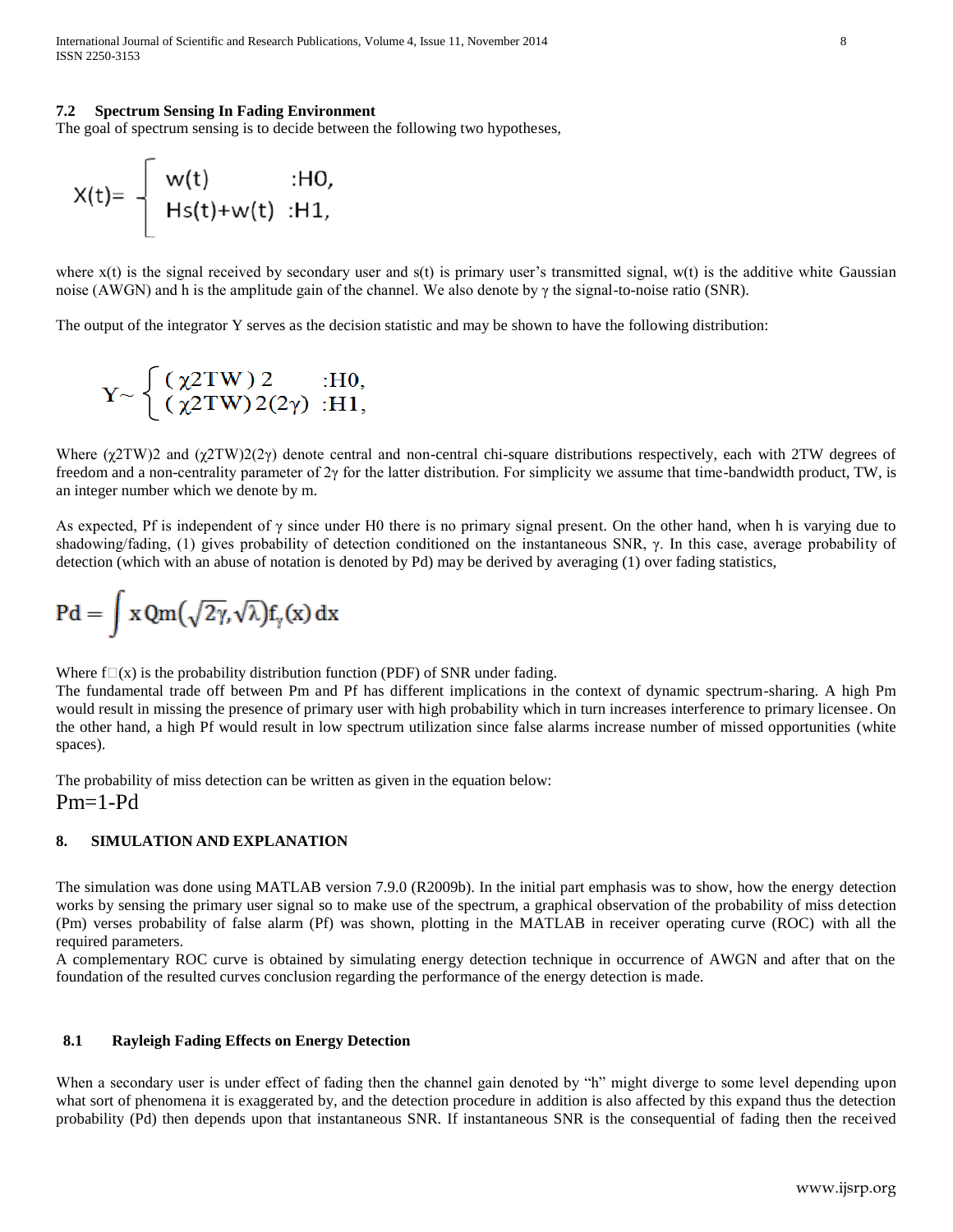International Journal of Scientific and Research Publications, Volume 4, Issue 11, November 2014 9 ISSN 2250-3153

SNR pursue a particular probability distribution function which is used to obtain average detection probability (Pd) given by the equation.

$$
Pd = \int x Qm\left(\sqrt{2\gamma}, \sqrt{\lambda}\right) f_{\gamma}(x) dx
$$

With fading being the factor for that instantaneous SNR, the probability distribution function (PDF) for that received SNR by secondary user is signified by the function  $f(x)$ .

Under Rayleigh fading,  $\Box$  would have an exponential distribution given by

$$
f(\gamma) = \left(\frac{1}{\bar{\gamma}}\right) \exp\left(-\frac{\gamma}{\bar{\gamma}}\right), \gamma \geq 0
$$

And Pd can be specified by the following equation.

$$
\text{Pd} = e^{-\frac{\lambda}{2}} \sum_{j=0}^{m-2} \left(\frac{1}{j!}\right) \left(\frac{\lambda}{2}\right)^j + \left(\frac{1+\overline{\gamma}}{\overline{\gamma}}\right)^{m-1} \times \left(e^{-\lambda/2(1+\overline{\gamma})} - e^{-\frac{\lambda}{2}} \sum_{j=0}^{m-2} \left(\frac{1}{j!}\right) \left(\frac{\lambda \overline{\gamma}}{2(1+\overline{\gamma})}\right)^j\right)
$$

In the simulation done in this case, energy detection practice for two secondary users with average received SNR of 10 dB and time and bandwidth product of m=5 is exposed in which one of the secondary user is affected by Rayleigh fading and the other has no fading associated to it.

#### **8.2 Collaborative Spectrum Sensing In Fading Environment**

In case of fading and shadow of an obstacle, which causes the intensity of SNR to be extremely low, the performance of energy detector degrades and to deal with this hindrance a procedure called collaboration of secondary users is suggested. Such a sensing involving the collaboration of secondary users with each other sharing their individual information is defined as Collaborative Spectrum Sensing. In order to minimize the communication overhead, users only share their final 1-bit decisions (H0 or H1) rather than their decision statistics.

Let n denote the number of users collaborating. For simplicity we assume that all n users experience independent and identically distributed fading/shadowing with same average SNR. We assume that all users employ energy-detection and use the same decision rule (i.e. same threshold  $\lambda$ ).

A secondary user receives decisions from n−1 other users and decides H1 if any of the total n individual decisions is H1. This fusion rule is known as the OR-rule or 1-out-of-n rule. Probabilities of detection and false-alarm for the collaborative scheme denoted by Qd and Qf respectively may be written as follows

$$
Qd = 1 - (1 - Pd)^n
$$
  
Qf = 1 - (1 - Pf)<sup>n</sup>

where Pd and Pf are the individual probabilities of detection and false-alarm respectively.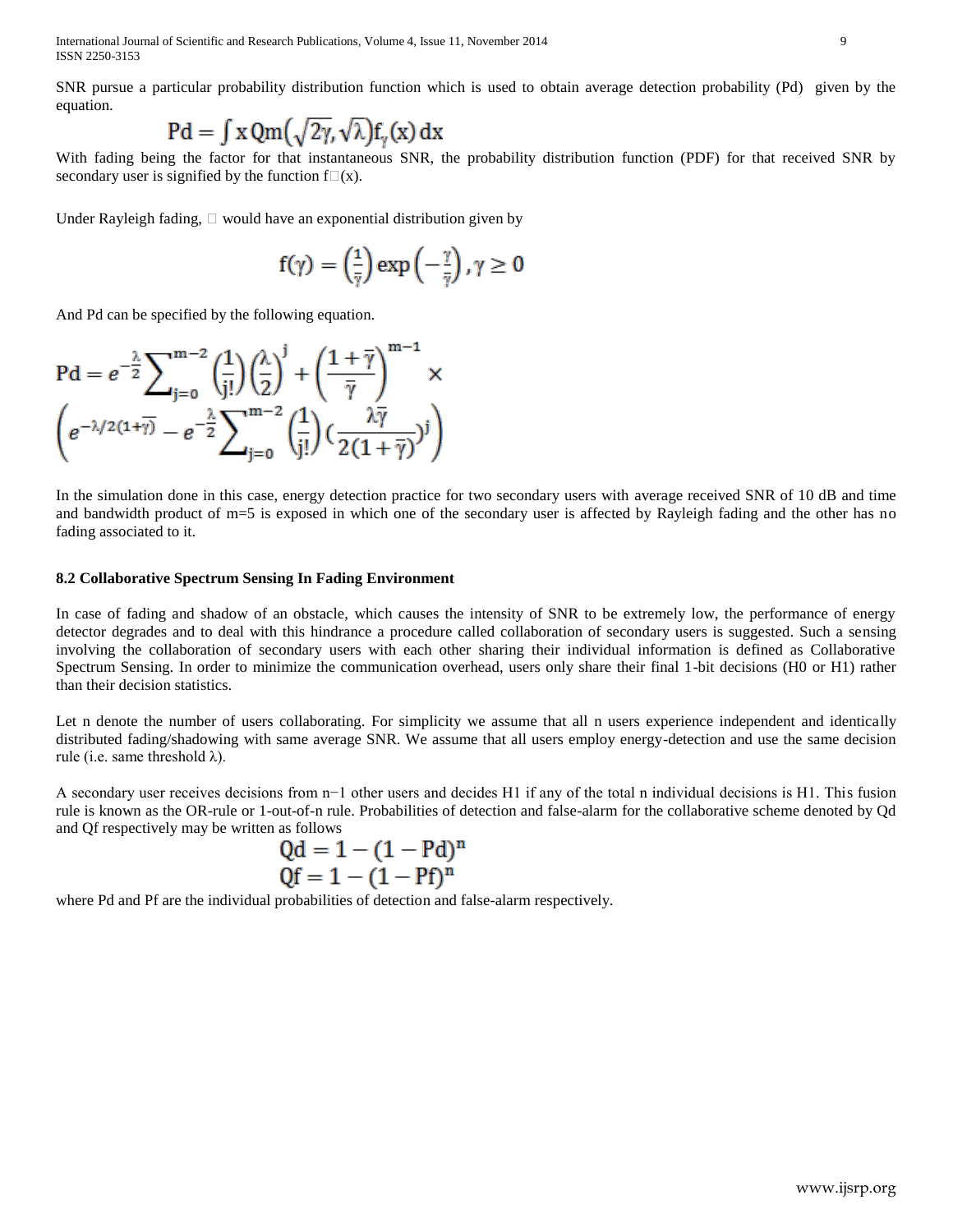## **9. RESULTS AND DISCUSSION**



Fig1: Complementary ROC (Pd v/s Pf) under gaussian channel, AWGN is provided for comparison.

# **Inference**

This above figure provides plots of complimentary ROC curve under AWGN and Gaussian channel. When Pf > 6.67x 10-4 performance of energy detector degrades.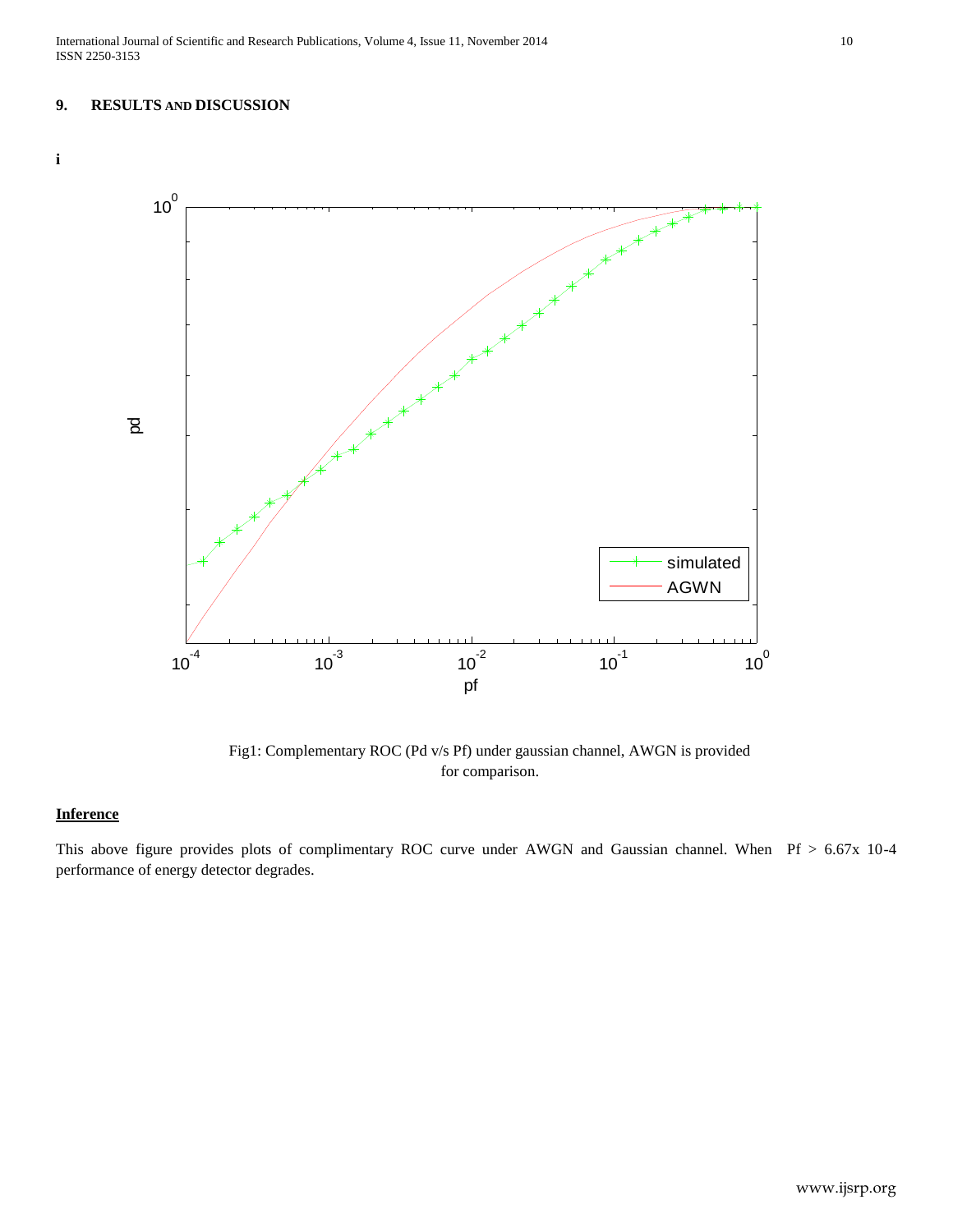**ii**



Fig2: Complementary ROC (Pm v/s Pf) under Rayleigh Fading

# **Inference**

We observe that Rayleigh fading degrades performance of energy-detector significantly. Particularly, achieving Pm < 10-2 entails a probability of false-alarm greater than 0.9 which in turn results in poor spectrum utilization.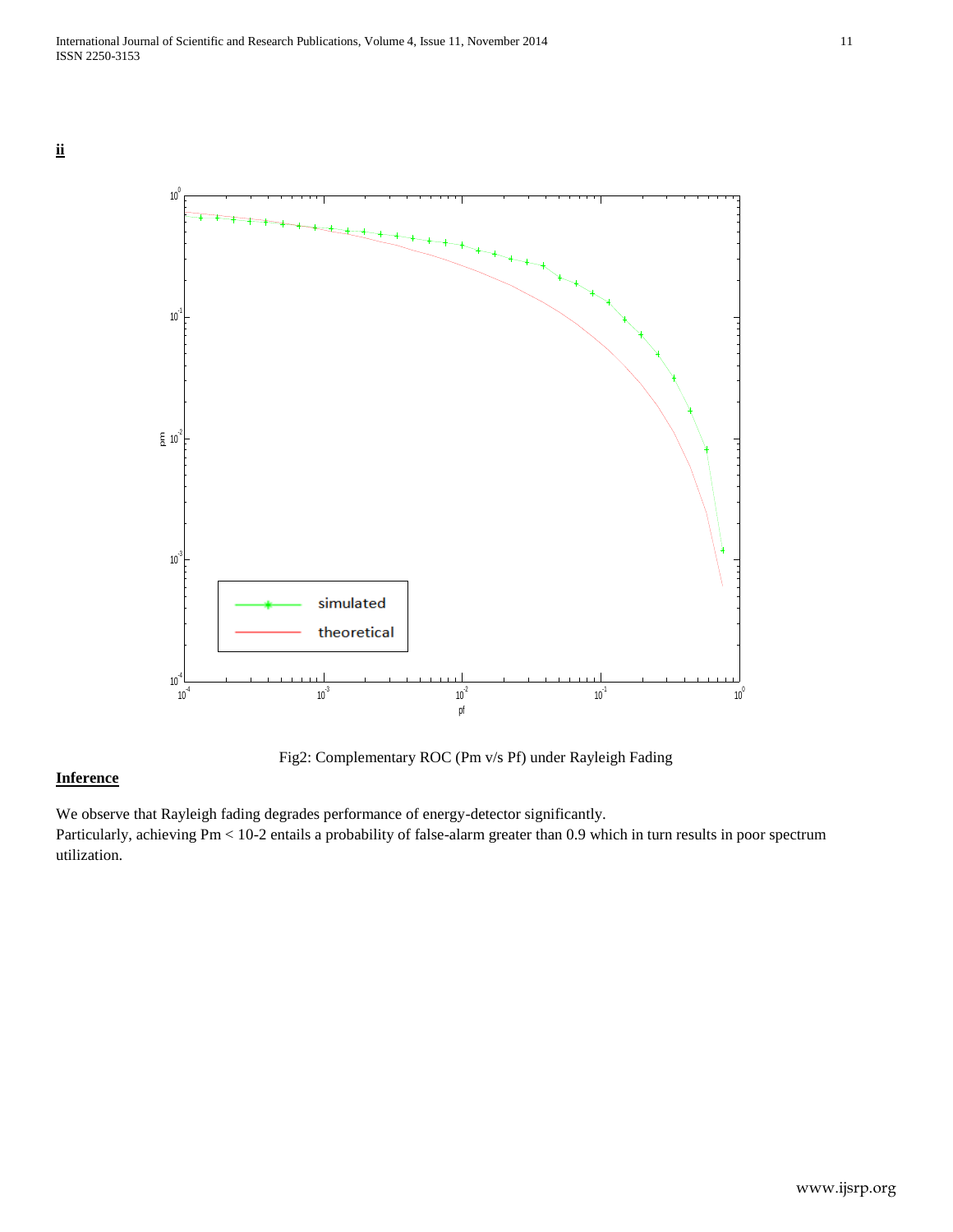



Fig 3: Pf v/s Pd under Rayleigh fading channel and Gaussian channel

# **Inference**

The above figure shows the comparison between Rayleigh fading and Gaussian channel. Here, in both the channel the detection probability increases with that of the false alarm probability.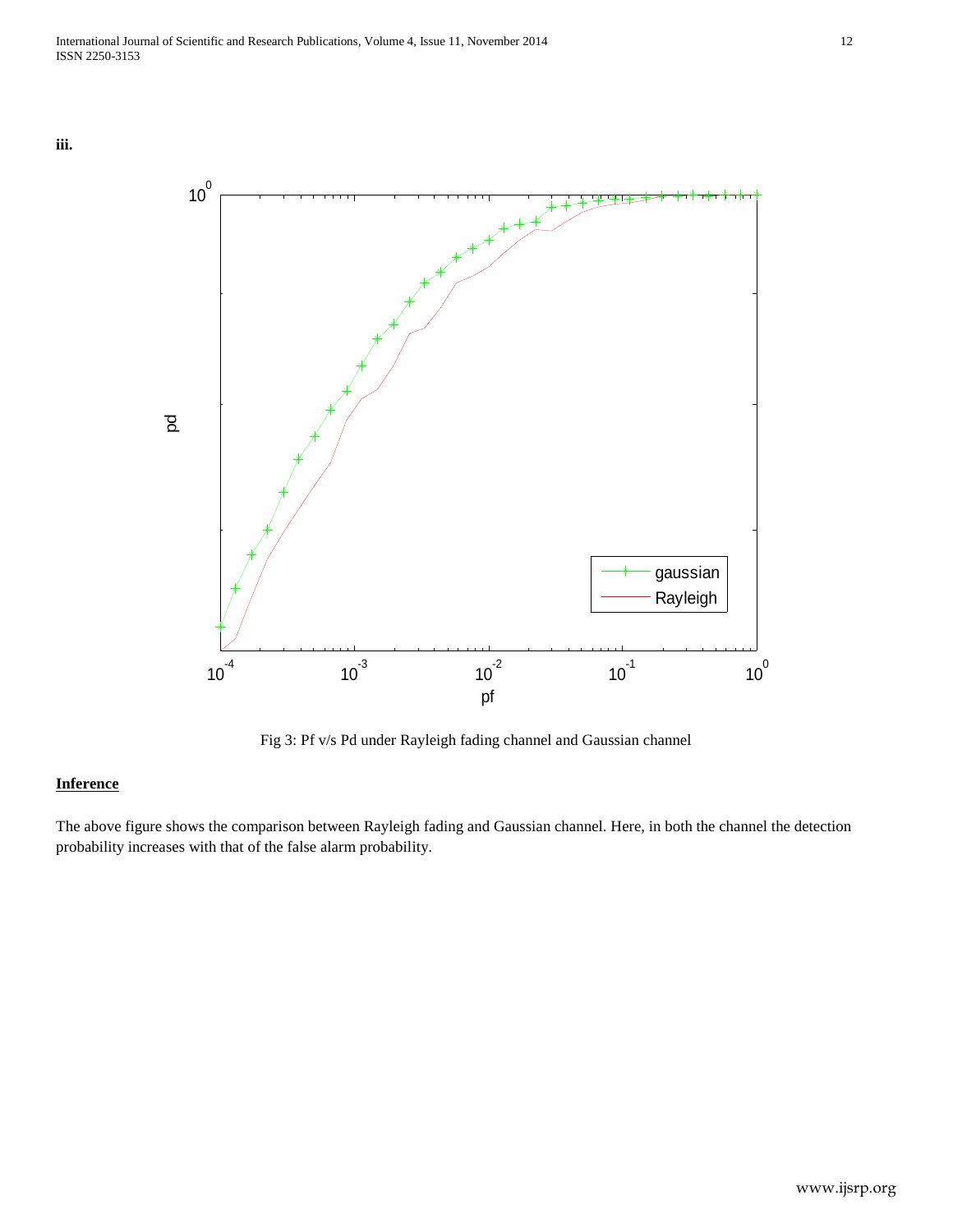International Journal of Scientific and Research Publications, Volume 4, Issue 11, November 2014 13 ISSN 2250-3153

# **9.1 Collaborative Spectrum Sensing**

**i**



Fig4: Complementary ROC (Pf v/s Pd) under Log Normal Shadowing for collaborative spectrum sensors

## **Inference**

From the curve, we can conclude that by increasing the number of collaborative users, the performance for spectrum sensing is improved.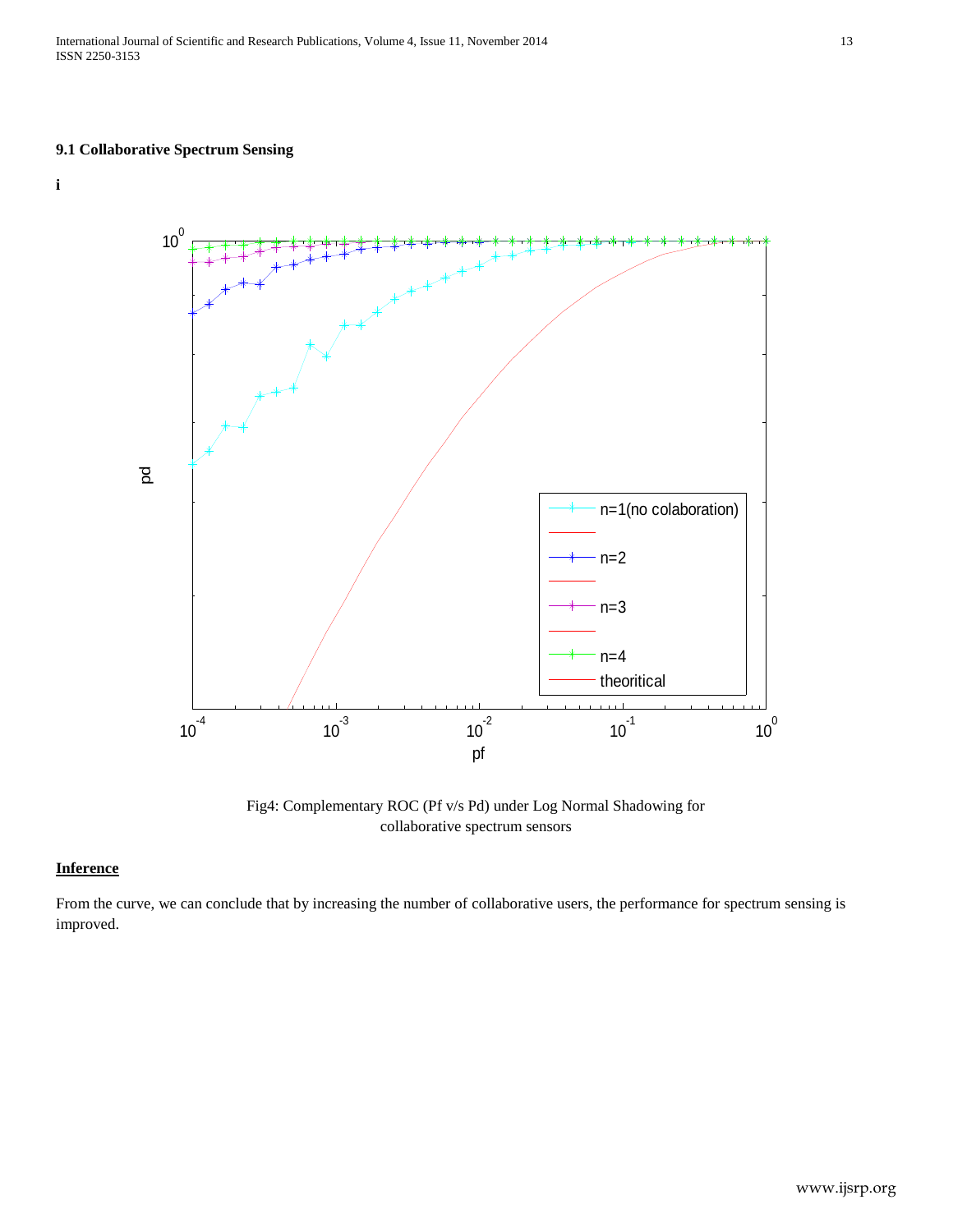

Fig 5: Complementary ROC (Pf v/s Pd) under Log Normal Shadowing collaborative spectrum sensors 5 10 15 20 25

## **Inference**

From the curve, we can conclude that by increasing the number of collaborative users, the performance of the secondary user for sensing the spectrum improves.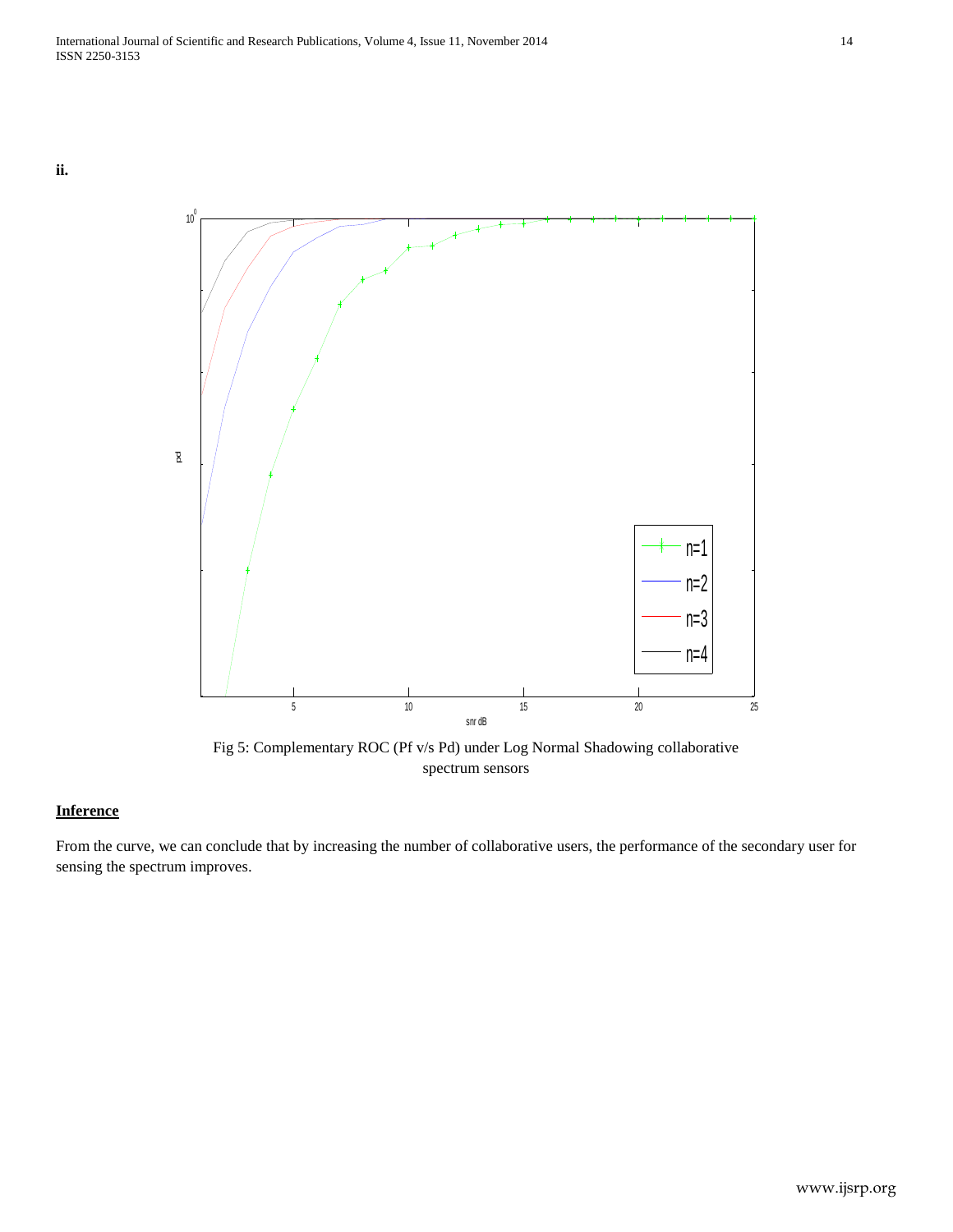



Fig6: Complementary ROC (snr v/s Pd) under Rayleigh and Gaussian channel for Collaborative spectrum sensors

# **Inference**

This above figure provides plots of complementary ROC curve under Rayleigh and Gaussian channel scenarios. Here , we observe that as we increase the number of sensors, the detection probability increases which improves the performance of the energy detector.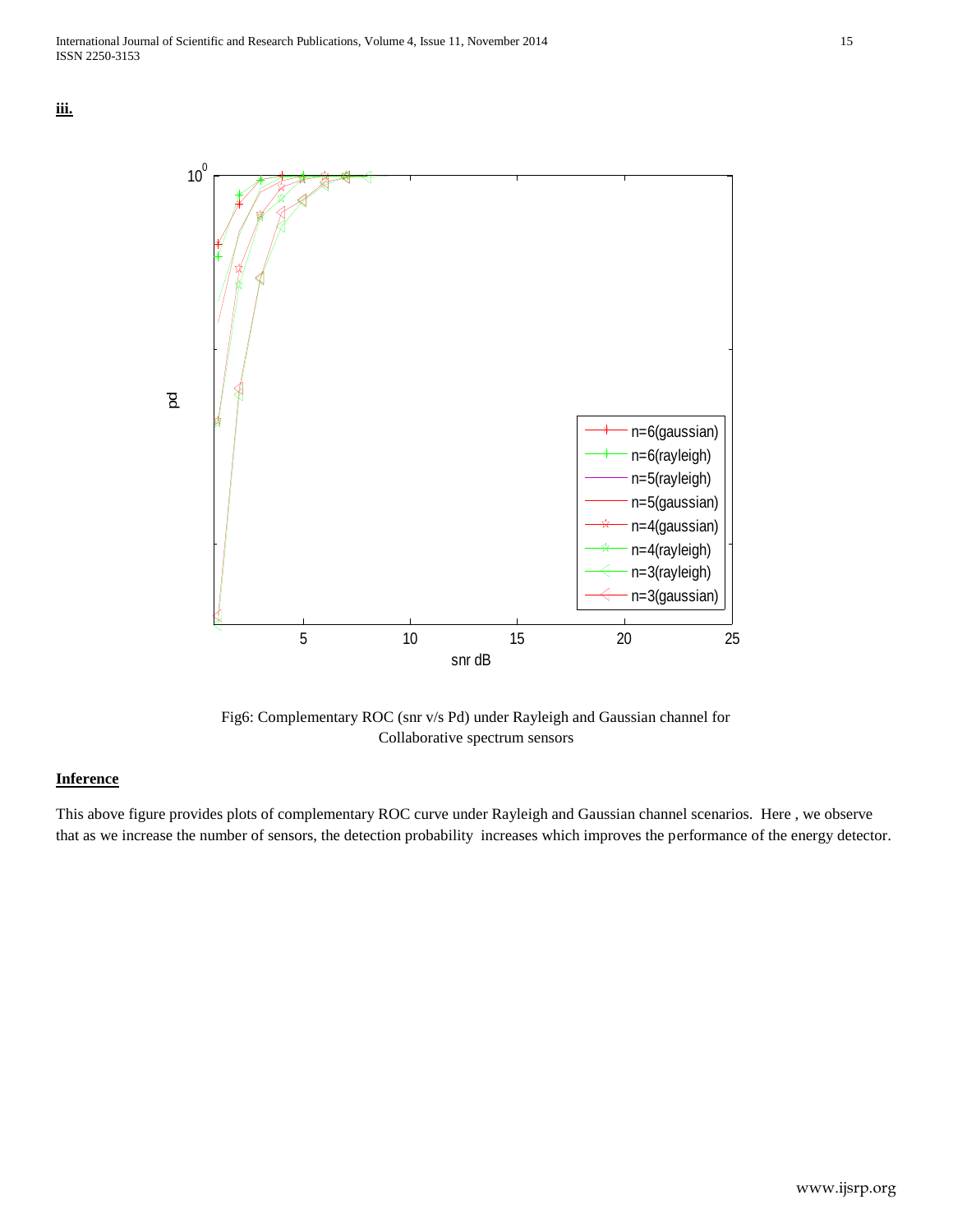# **10. CONCLUSION**

Cognitive radio can solve the spectrum under utilization problem, using opportunistic approach to use the unused licensed bands using an efficient spectrum sensing technique. A sensing approach which provides sensing information having high probability of detection and low probability of false alarm would then not cause any intervention with the primary user signal. The technique that would be used for sensing must not be too complex and it can be incorporated in the secondary user hardware easily being cost effective.

Sensing technique such as energy detection, for detecting the primary user signal is a less complex technique and it does not require any initial know ledge about the primary users' signal, which makes it the first choice. It can also be easily incorporated into the cognitive radio hardware. Shadowing and fading are some phenomena's that causes the performance of energy detection to be degraded.

To handle problems such as fading and shadowing, collaboration between secondary users was considered to be the best option that can deal with these factors and the energy detection performance degradation was also reduce to some extent. The energy detection performance was enhanced when the number of secondary users collaborating to sense the primary user signal was increased.

All the cognitive users that are together in group effort for collaboration, sends their outcomes to the base station or band manager because it is a central entity in the network, also all the secondary user uses the similar familiar channel for sending their outcomes. However with large number of secondary users participating in the collaboration, and with limited bandwidth it is very difficult to collect the results of the entire secondary users through the common channel and also the band manager require more power for processing to make a final decision.

# **11. FUTURE WORK**

- Collaborative spectrum sensing under Log Normal Shadowing.
	- Collaborative spectrum sensing under Spatially-Correlated Shadowing in-
		- Suburban Environment
		- **Urban Environment**